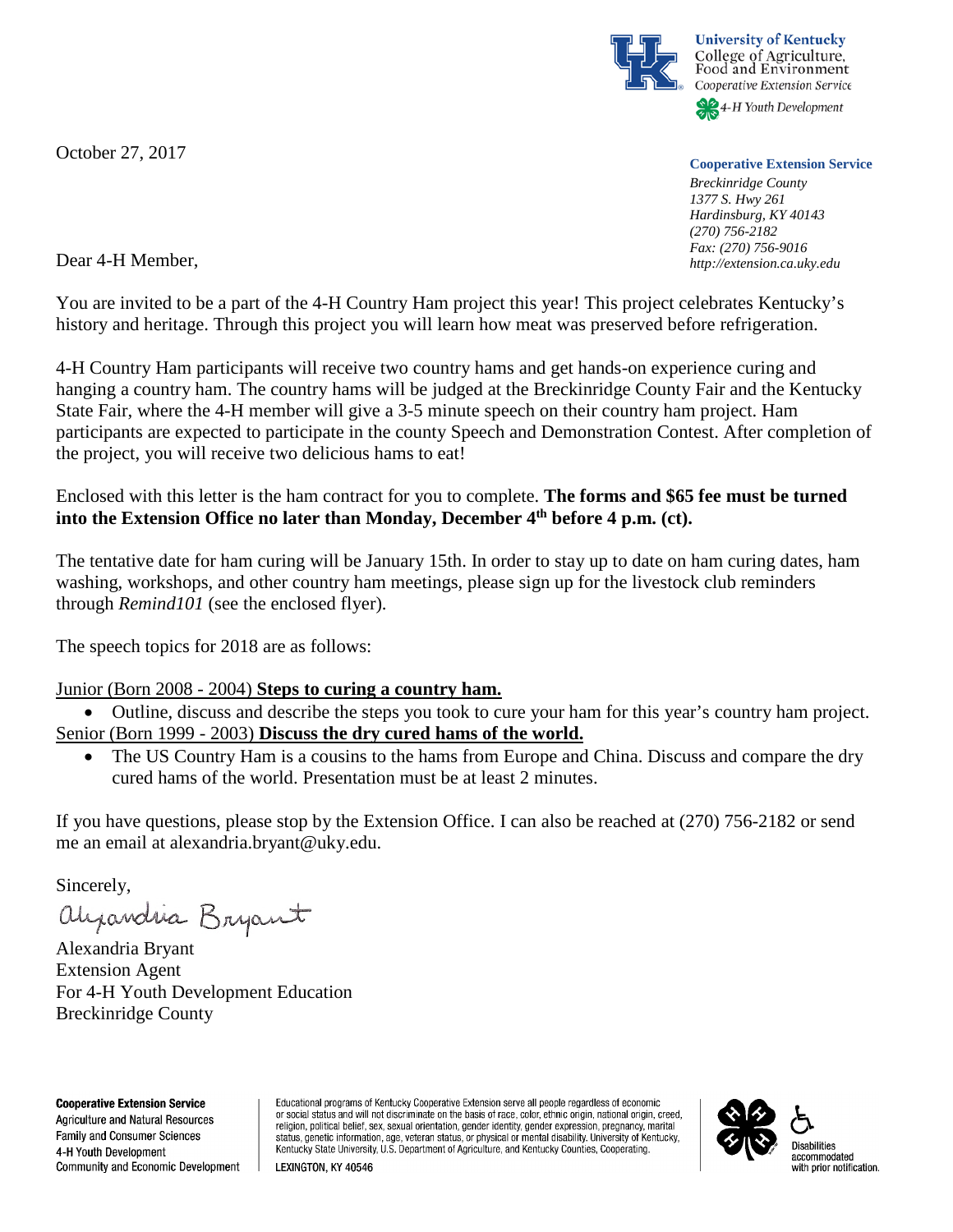4-H YOUTH DEVELOPMENT





## **2018 Kentucky 4-H Country Ham Project**

|                                                                                                                                                                                                                                                                                                                                                                                                                                                                                                                                                                                                                                                                                                                                                                                                                                                                                                                                                                                                                                                                                                                                                                                                                                                                                             | ADDRESS AND ARRAIGNMENT CONTROL IN THE STATE OF THE STATE OF THE STATE OF THE STATE OF THE STATE OF THE STATE O                                                                                                                                                                                                                                                                                                                                                                                                                                                         |                    |                                 |                                          |  |
|---------------------------------------------------------------------------------------------------------------------------------------------------------------------------------------------------------------------------------------------------------------------------------------------------------------------------------------------------------------------------------------------------------------------------------------------------------------------------------------------------------------------------------------------------------------------------------------------------------------------------------------------------------------------------------------------------------------------------------------------------------------------------------------------------------------------------------------------------------------------------------------------------------------------------------------------------------------------------------------------------------------------------------------------------------------------------------------------------------------------------------------------------------------------------------------------------------------------------------------------------------------------------------------------|-------------------------------------------------------------------------------------------------------------------------------------------------------------------------------------------------------------------------------------------------------------------------------------------------------------------------------------------------------------------------------------------------------------------------------------------------------------------------------------------------------------------------------------------------------------------------|--------------------|---------------------------------|------------------------------------------|--|
|                                                                                                                                                                                                                                                                                                                                                                                                                                                                                                                                                                                                                                                                                                                                                                                                                                                                                                                                                                                                                                                                                                                                                                                                                                                                                             | _COUNTY______________________________                                                                                                                                                                                                                                                                                                                                                                                                                                                                                                                                   |                    |                                 |                                          |  |
|                                                                                                                                                                                                                                                                                                                                                                                                                                                                                                                                                                                                                                                                                                                                                                                                                                                                                                                                                                                                                                                                                                                                                                                                                                                                                             |                                                                                                                                                                                                                                                                                                                                                                                                                                                                                                                                                                         |                    |                                 |                                          |  |
|                                                                                                                                                                                                                                                                                                                                                                                                                                                                                                                                                                                                                                                                                                                                                                                                                                                                                                                                                                                                                                                                                                                                                                                                                                                                                             |                                                                                                                                                                                                                                                                                                                                                                                                                                                                                                                                                                         | <b>GRADE STATE</b> |                                 |                                          |  |
|                                                                                                                                                                                                                                                                                                                                                                                                                                                                                                                                                                                                                                                                                                                                                                                                                                                                                                                                                                                                                                                                                                                                                                                                                                                                                             | Please read each and initial you understand the requirements of the project:                                                                                                                                                                                                                                                                                                                                                                                                                                                                                            |                    |                                 |                                          |  |
| the following:                                                                                                                                                                                                                                                                                                                                                                                                                                                                                                                                                                                                                                                                                                                                                                                                                                                                                                                                                                                                                                                                                                                                                                                                                                                                              | By taking part in the country ham project, I am responsible for                                                                                                                                                                                                                                                                                                                                                                                                                                                                                                         |                    | 4-H<br><b>Member</b><br>initial | <b>Parent</b><br><b>Initial</b>          |  |
| livestock volunteer.                                                                                                                                                                                                                                                                                                                                                                                                                                                                                                                                                                                                                                                                                                                                                                                                                                                                                                                                                                                                                                                                                                                                                                                                                                                                        | Must complete 6 hours of training under the supervision of a certified                                                                                                                                                                                                                                                                                                                                                                                                                                                                                                  |                    |                                 |                                          |  |
| Giving a 3-5 minute presentation at Ky. State Fair in August.<br>On the required topic:<br>Junior (Born 2008 - 2004) Steps to curing a country ham.<br>- Outline, discuss, and describe the steps you took to cure your ham for this year's country<br>ham project.<br>Senior (Born 1999 - 2003) Discuss the dry cured hams of the world.<br>- The US Country Ham is a cousin to the hams from Europe and China. Discuss and<br>compare the dry cured hams of the world.<br>Please note - ALL SENIORS PRESENTATIONS MUST BE AT LEAST 2 MINUTES<br>LONG OR THEY WILL BE DIS-QUALIFIED AND HAMS FORFIETED.<br>Pay \$65 fee - you will receive 2 hams<br>(Failure to complete the project, fee will NOT be refunded and you will forfeit both hams,<br>Upon forfeit, if the two hams are not returned an additional \$60.00 fee will be charged and if<br>the additional fee is not paid the 4-H member will not be able to participate in next years'<br>country ham project).<br>All winning hams will be placed on display at the Kentucky State Fair and will be returned at its conclusion.<br>Completion of the 4-H Country Ham<br>Parents Signature <b>Example 2 Server Signature</b> Date<br>project makes 4-Her eligible to apply for<br><b>Country Ham Scholarship, applications</b> |                                                                                                                                                                                                                                                                                                                                                                                                                                                                                                                                                                         |                    |                                 |                                          |  |
| 4-H'er Signature                                                                                                                                                                                                                                                                                                                                                                                                                                                                                                                                                                                                                                                                                                                                                                                                                                                                                                                                                                                                                                                                                                                                                                                                                                                                            | <b>Date</b>                                                                                                                                                                                                                                                                                                                                                                                                                                                                                                                                                             | are due July 2018. |                                 |                                          |  |
| <b>Agent Signature</b>                                                                                                                                                                                                                                                                                                                                                                                                                                                                                                                                                                                                                                                                                                                                                                                                                                                                                                                                                                                                                                                                                                                                                                                                                                                                      | <b>Date</b>                                                                                                                                                                                                                                                                                                                                                                                                                                                                                                                                                             |                    |                                 |                                          |  |
| <b>Cooperative Extension Service</b><br><b>Agriculture and Natural Resources</b><br><b>Family and Consumer Sciences</b><br>4-H Youth Development<br>Community and Economic Development                                                                                                                                                                                                                                                                                                                                                                                                                                                                                                                                                                                                                                                                                                                                                                                                                                                                                                                                                                                                                                                                                                      | Educational programs of Kentucky Cooperative Extension serve all people regardless of economic<br>or social status and will not discriminate on the basis of race, color, ethnic origin, national origin, creed,<br>religion, political belief, sex, sexual orientation, gender identity, gender expression, pregnancy, marital<br>status, genetic information, age, veteran status, or physical or mental disability. University of Kentucky,<br>Kentucky State University, U.S. Department of Agriculture, and Kentucky Counties, Cooperating.<br>LEXINGTON, KY 40546 |                    | Disabilities                    | accommodated<br>with prior notification. |  |